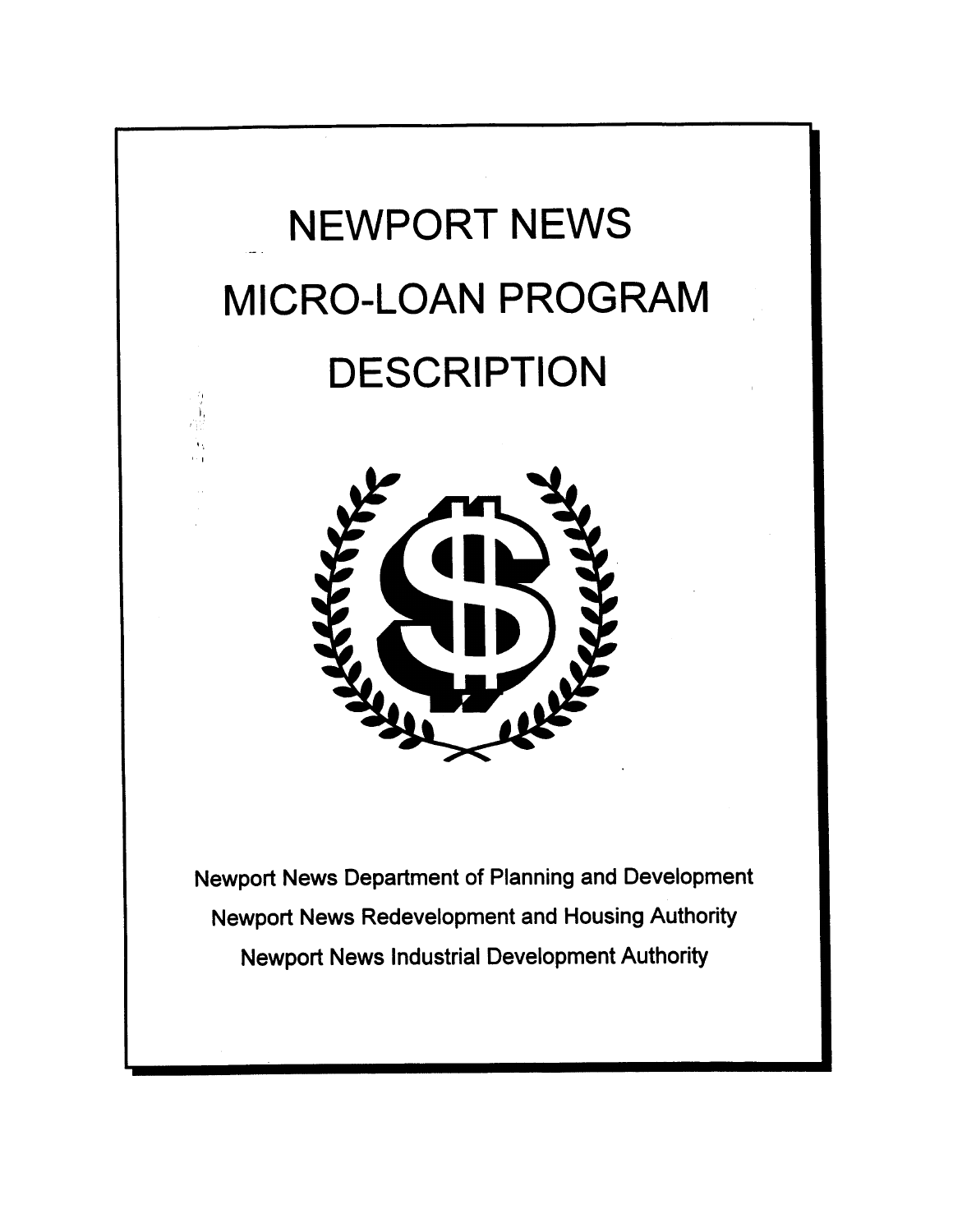## I. Program Sponsors

The Micro-Loan Program (MLP) is sponsored by the City of Newport News (City) and administered by the Newport News Industrial Development Authority (IDA) and Newport News Redevelopment and Housing Authority (Authority) and the City's Department of Development.

## II. Program Purpose

The Program's primary goal is to provide loans for the establishment, stabilization and expansion of small businesses licensed or to be licensed and located in Newport News.

The intent of this program is to assist business owners and other individuals possessing the capability to operate successful business concerns and to assist microenterprises suffering from a lack of credit due to economic circumstances.

Priority consideration will be given to economically disadvantaged persons qualifying for participation in this program when funds are limited.

# III. Eligible Activities

- A. Working capital to include inventory, receivables and operating capital.
- B. Equipment and machinery purchases and installation costs.
- C. Furniture and fixture purchases.
- D. Loan payments may be deferred for periods of 3, 6, and 12 months depending on the projected use of funds.
- E. Collateral will be required for all loans and may include personal guarantees, cosigners, equipment security liens, life insurance pledges, real estate loans and vehicle assignments. Subordinated debt consideration will also be considered. Outside collateral will be permitted to overcome most perceived deficiencies.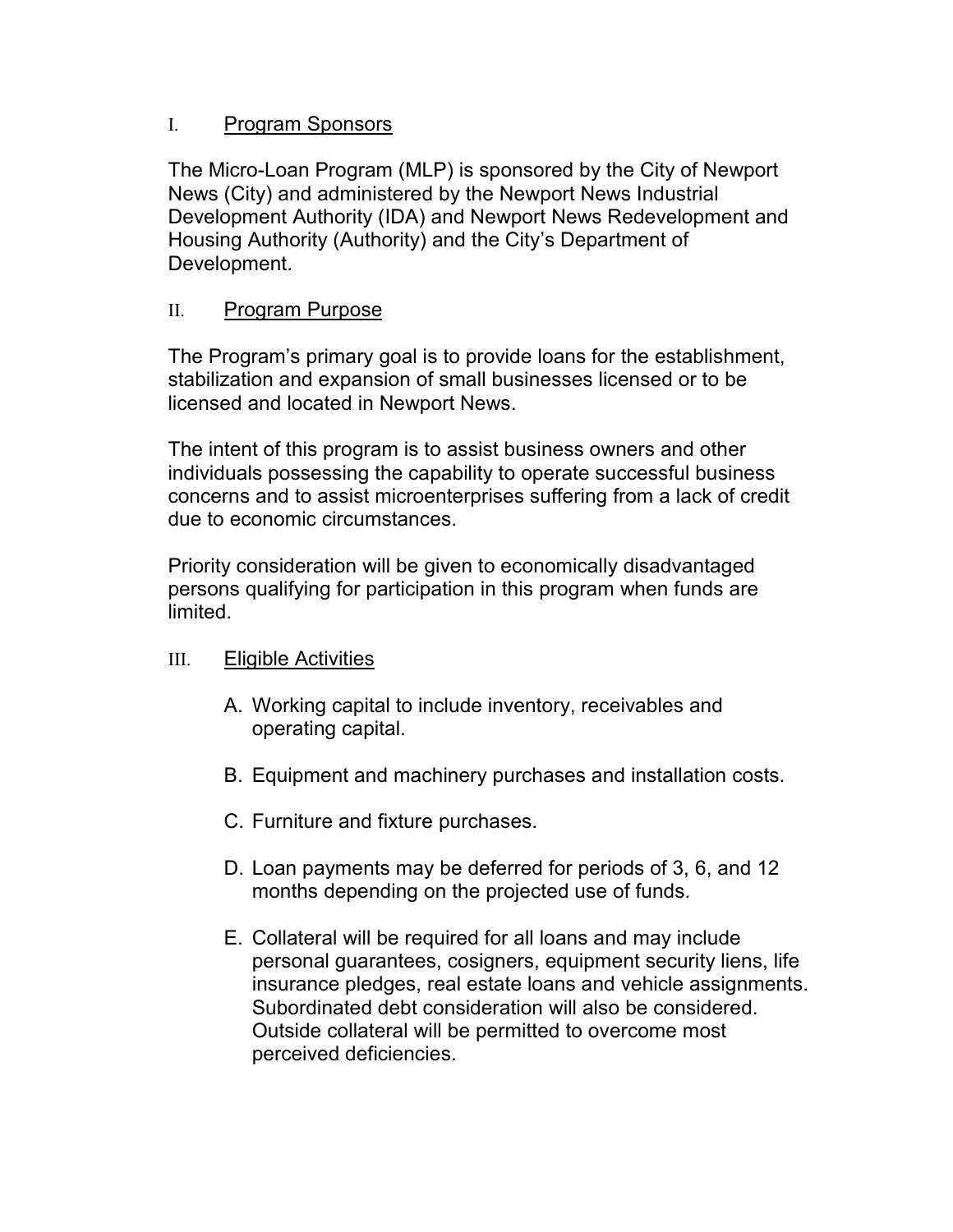F. Borrowers will be expected to invest a minimum amount of cash equity as part of their project financing. These amounts are generally 10 percent and may be higher or lower if approved by committee.

## IV. Financing Policies

- A. Loans will be available at eight percent (8%) fixed interest. Firms within the city's designated enterprise zone districts will receive loans at a seven Percent (7%) interest rate.
- B. The amount of funds provided through the MLP shall be no less than \$2,000 and not exceed \$25,000.
- C. Loan terms will range between twelve months and five (5) years.
- D. Loan payments may be deferred for periods of 3, 6 and 12 months depending on the projected use of funds.
- E. Collateral will be required for all loans and may include personal guarantees, cosigners, equipment security liens, life insurance pledges, real estate loans and vehicle assignments. Subordinated debt consideration will also be considered. Outside collateral will be permitted to overcome most perceived deficiencies.
- F. Borrowers will be expected to invest a minimum amount of cash equity as part of their project financing. These amounts are generally 10 percent and may be higher or lower if approved by committee.

# V. Credit Requirements

- A. All loan applicants must be of good character and provide authorization for the City/Authority to secure a credit report and verify all financial information provided.
- B. All loan applicants must possess a favorable credit history with no outstanding judgments, collections or seriously delinquent accounts. Previous bankruptcies will be a consideration for loan approval provided three years have passed and verifiable new accounts have been established.
- C. All loan applicants must demonstrate sufficient management or industry expertise or experience and commitment for a sound successful operation.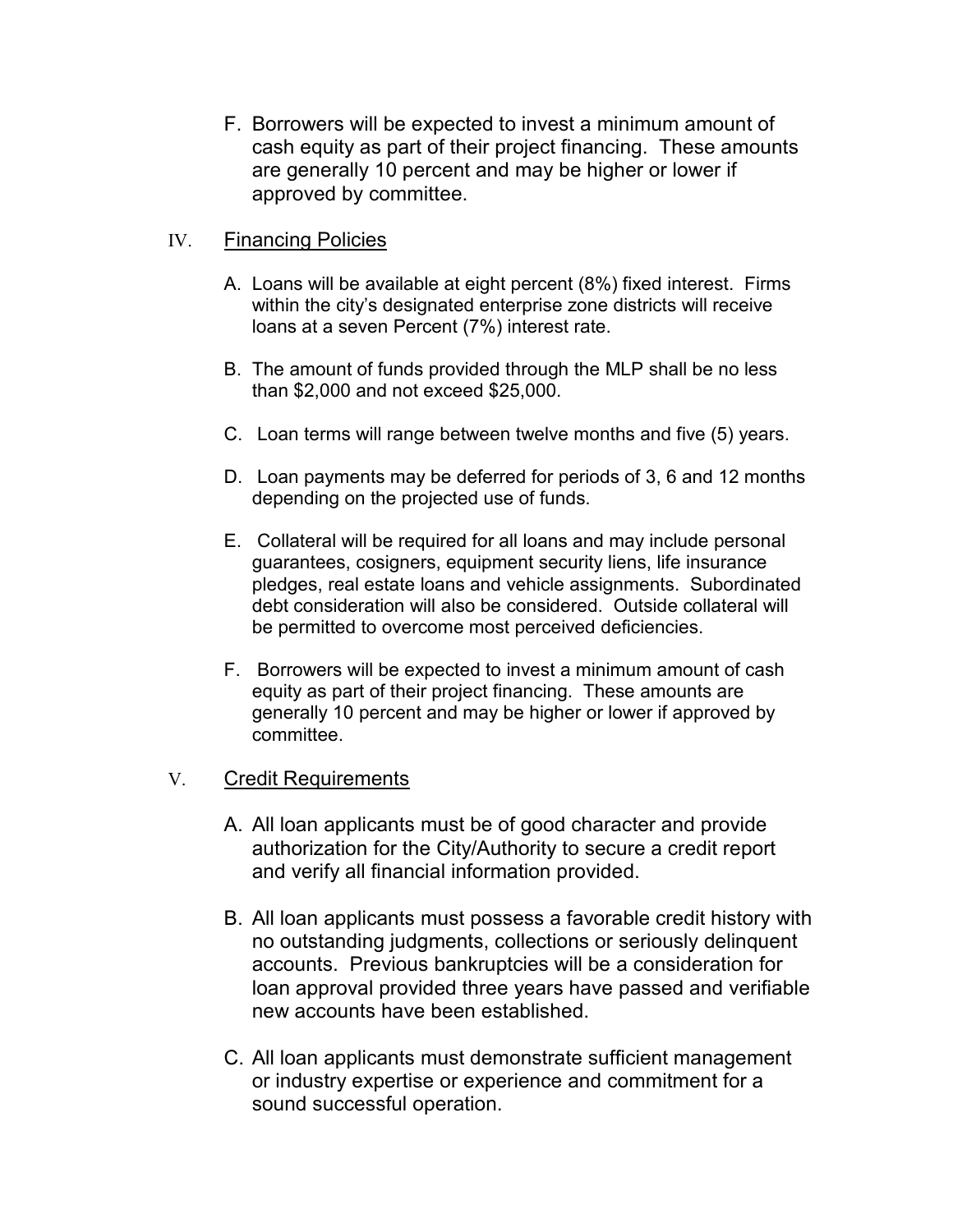## VI. Loan Conditions and Requirements

- A. All existing applicants must demonstrate sufficient available capital so that with the Micro-Loan, the business can operate on a stable financial basis and show that probable future earnings will be sufficient to meet the loan repayment terms.
- B. All new business loan applicants must evidence availability of sufficient resources to meet startup expenses and initial operating costs in addition to showing future earnings sufficient to meet monthly Micro-Loan payments.
- C. The project must meet the overall goals of the program
- D. The business currently must employ no more than five (5) fulltime or equivalent individuals having full or part-time positions.
- E. Borrower must agree to periodic on site visits and monitoring of records by City, IDA and Authority staff and/or representatives.
- F. The borrower must agree to submit required monthly, quarterly and annual financial reports, employment reports, tax withholding reports, and employee income certification reports as requested, as well as personal and business tax returns and personal financial statements.
- G. The borrower must agree to participate in business training/technical assistance.
- H. The loan must comply with all other terms and conditions of the loan approval and must be consistent with the approved sources and uses of funds.

#### VII. Application and Borrower Information

Application will be made to the Newport News Department of Development for eligibility screening and processing. The application should include:

- A. Completed application form, including Public Information Disclosure Statement and Credit Disclosure Authorization.
- B. Marketing and business plans, if available.